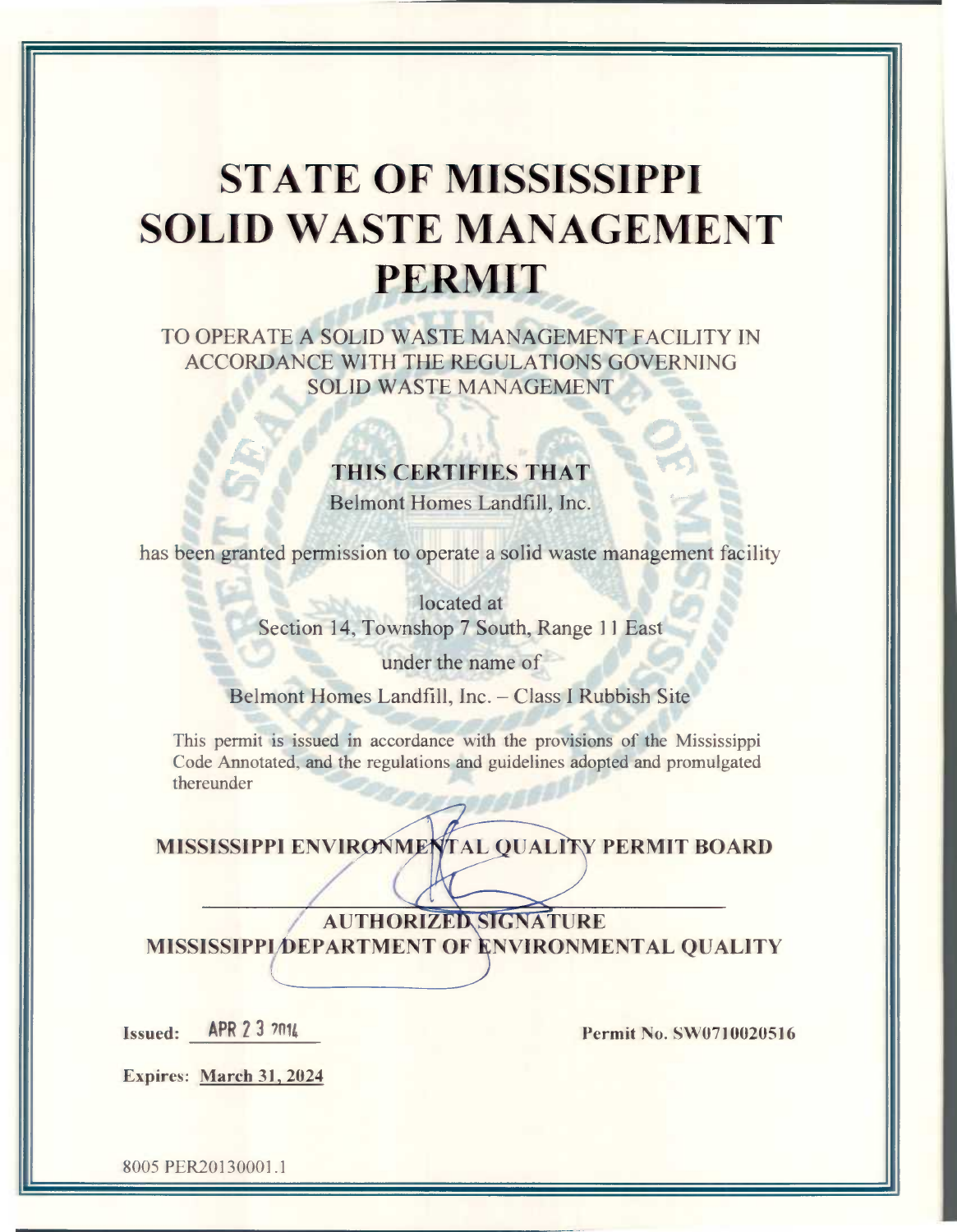#### **CONDITIONS**

#### **A. EFFECT OF PERMIT**

The permittee shall operate the solid waste management facility in accordance with the Mississippi Nonhazardous Waste Management Regulations (state regulations), applicable federal regulations, and conditions of this permit. (Ref.: 11 Miss. Admin. Code Pt. 4, R. 1.6.E(21).)

#### **B**. **PERMIT ACTIONS**

This permit may be modified, revoked and reissued, or terminated for noncompliance with the terms and conditions of this permit. The filing of a request for a permit modification, revocation and reissuance, or termination, or the notification of planned changes or anticipated noncompliance on the part of the permittee does not stay the applicability or enforceability of any permit condition. (Ref.: 11 Miss. Admin. Code Pt. 4, R. 1.6.E(21).)

### **C**. **SEVERABILITY**

The provisions of this permit are severable, and if any provision of this permit or the application of any provision of this permit to any circumstance, is held invalid, the application of such provision to other circumstances, and the remainder of this permit shall not be affected thereby. (Ref.: 11 Miss. Admin. Code Pt. 4, R. 1.1.E.)

## **D**. **DUTIES AND REQUIREMENTS**

- 1. Duty to Comply. The permittee shall comply with all conditions of this permit. Any permit noncompliance constitutes a violation of the solid waste law and regulations promulgated thereunder and is grounds for enforcement action, permit termination, revocation and reissuance, modification, or for denial of a permit renewal application. (Ref.: 11 Miss. Admin. Code Pt. 4, R. 1.6.E(21).)
- 2. Duty to Reapply. If the permittee wishes to continue an activity allowed by this permit after the expiration date of this permit, the permittee must submit a complete application for a new permit at least 180 days before this permit expires. (Ref.: 11 Miss. Admin. Code Pt. 4, R. 1.6.E(21).)
- 3. Duty to Mitigate. The permittee shall take all reasonable steps to minimize, prevent, or correct any adverse impact on human health or the environment resulting from noncompliance with this permit. (Ref.: 11 Miss. Admin. Code Pt. 4, R. 1.6.E(21).)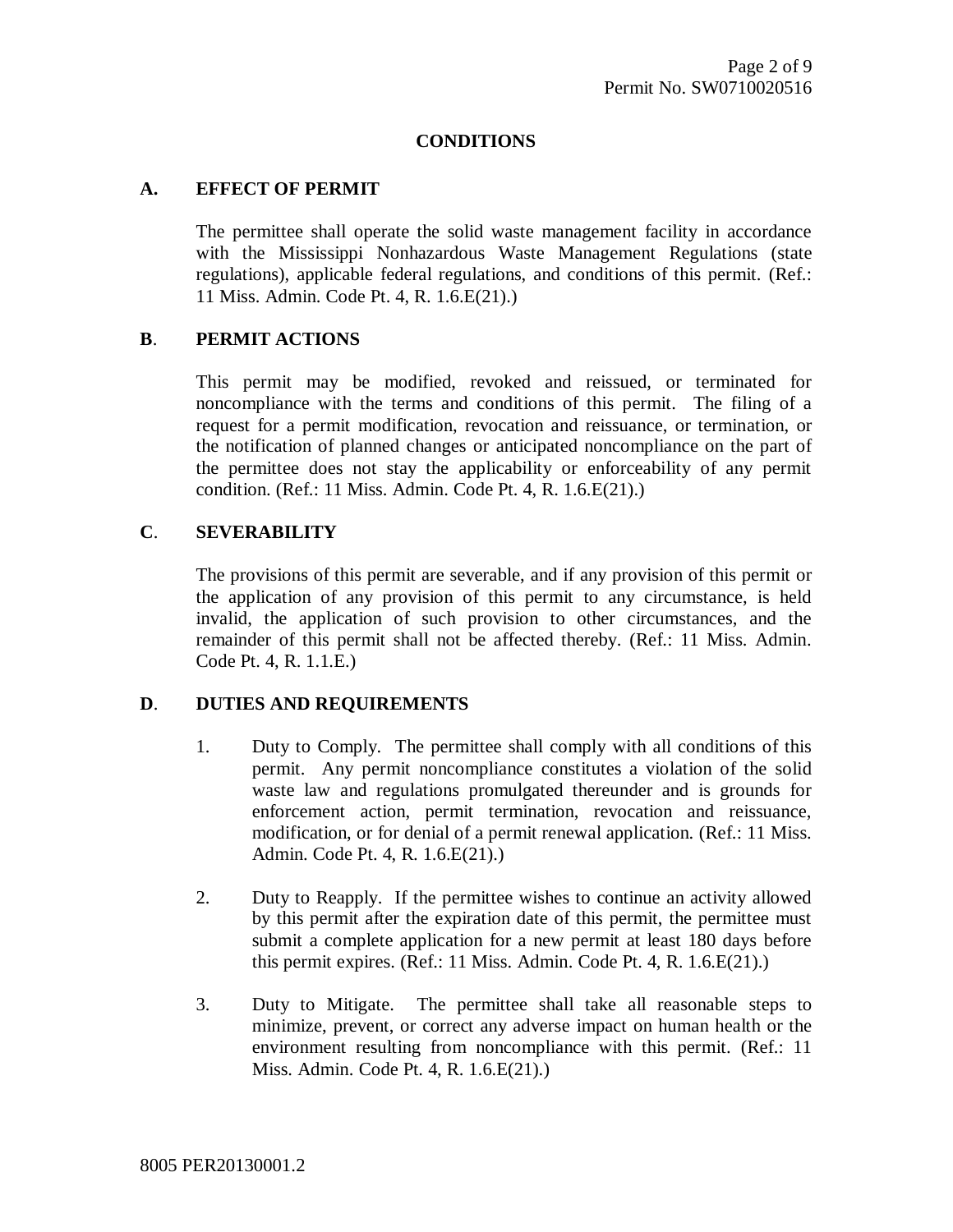- 4. Proper Operation and Maintenance. The permittee shall at all times properly operate and maintain all equipment and systems which are installed or used by the permittee to achieve compliance with the conditions of this permit and application as submitted and approved by the Mississippi Department of Environmental Quality (MDEQ). (Ref.: 11 Miss. Admin. Code Pt. 4, R. 1.6.E(21).)
- 5. Duty to Provide Information. The permittee shall furnish to the MDEQ, within a reasonable time, any relevant information which the MDEQ may request to determine whether cause exists for modifying, revoking and reissuing, or terminating this permit, or to determine compliance with this permit. (Ref.: 11 Miss. Admin. Code Pt. 4, R. 1.2.D.)
- 6. Inspection and Entry. The permittee shall allow an authorized representative of the MDEQ upon the presentation of credentials and other documents as may be required by law to:
	- (a) enter on the permittee's premises where a regulated activity is located or conducted, or where records must be kept under the conditions of this permit;
	- (b) have access to and copy at reasonable times any records that must be kept under the conditions of this permit;
	- (c) inspect at reasonable times any facilities, equipment, practices, or operations regulated or required under this permit;
	- (d) sample or monitor at reasonable times for the purposes of assuring permit compliance.

(Ref.: 11 Miss. Admin. Code Pt. 4, R. 1.6.E(21).)

7. Transfer of Permits. This permit is not transferable to any person except after notice to and approval of the Mississippi Environmental Quality Permit Board. The Permit Board may require modification or revocation and reissuance of the permit to change the name of the permittee and incorporate such other requirements as may be necessary. (Ref.: 11 Miss. Admin. Code Pt. 4, R. 1.2.L.)

#### **E. SITE SPECIFIC OPERATING CONDITIONS**

1. The facility shall be operated in accordance with the approved plan of operation, unless an altered or modified plan of operation is approved by the MDEQ. (Ref.: 11 Miss. Admin. Code Pt. 4, R. 1.6.E(21).)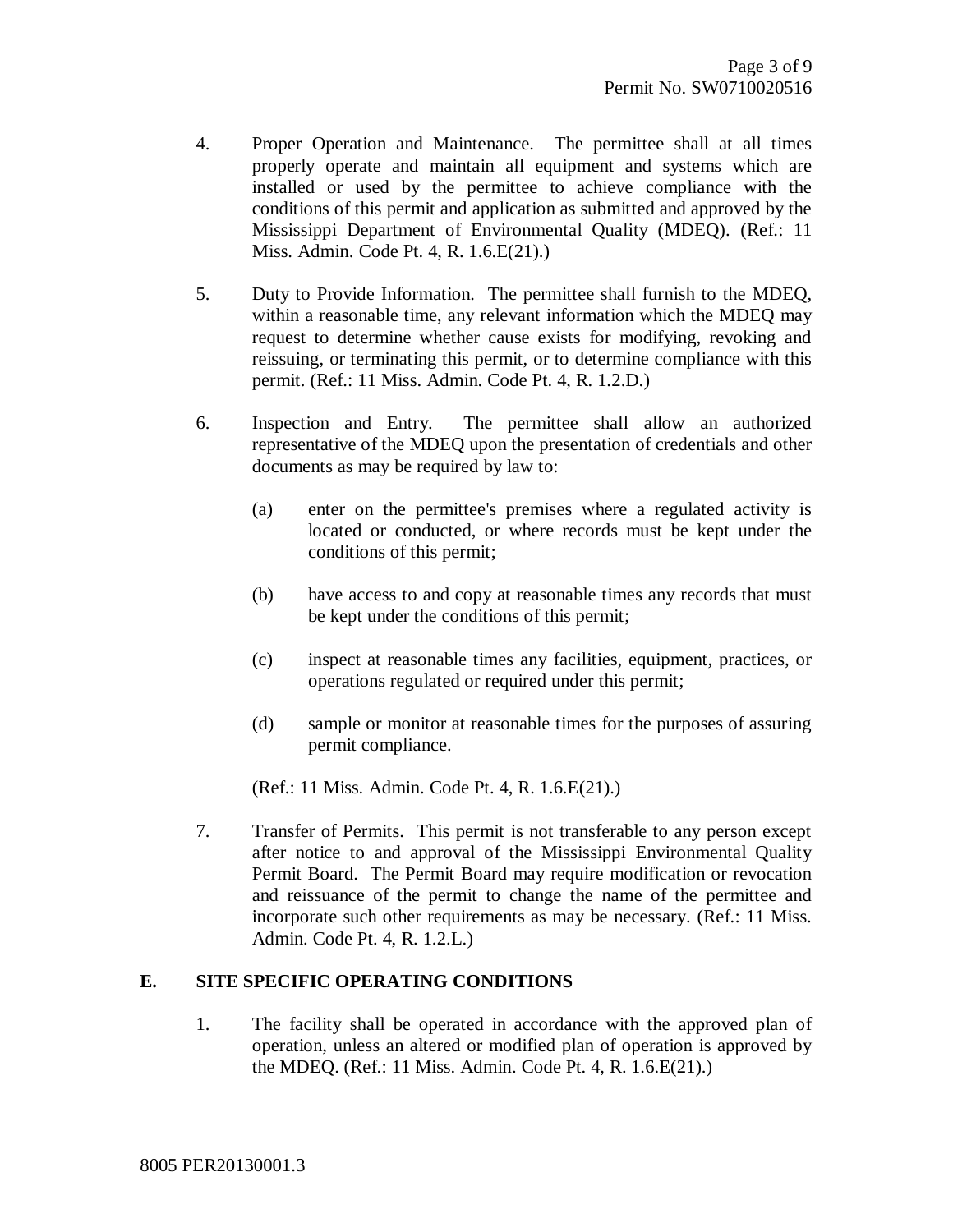- 2. Modification(s) to this permit shall be required prior to a vertical or horizontal expansion of the facility or a significant change in the method of waste management. Prior to modification, the permittee shall receive approval/authorization from the MDEQ in accordance with Condition E.8 of this permit. (Ref.: 11 Miss. Admin. Code Pt. 4, R. 1.6.E(21).)
- 3. If the permittee executes a contract with a private contractor to operate the facility, the permittee shall comply with the following requirements prior to the private contractor beginning operation of the facility:
	- (a) a complete disclosure form for the private contractor shall be submitted and approved as established by state law and regulations; and
	- (b) a copy of executed contract between the private contractor and the permittee shall be submitted to and approved by the MDEQ. Any new contract or change in the existing contract concerning operational control of the facility shall be submitted to the MDEQ for approval before execution of the new or modified contract.

(Ref.: 11 Miss. Admin. Code Pt. 4, R. 1.2.E(4).)

- 4. The disposal of Class I rubbish waste shall be restricted to the approved permitted area consisting of 35 acres. (Ref.: 11 Miss. Admin. Code Pt. 4, R. 1.6.E(4).)
- 5. A property line setback of at least 150 feet shall be maintained between the property line and the disposal area. Visual screening shall be maintained throughout the life of the facility. (Ref.: 11 Miss. Admin. Code Pt. 4, R. 1.3.T(1)(c).)
- 6. Construction and operation activities of the facility shall be conducted in accordance with State regulations and the approved plans, as submitted to the MDEQ. (Ref.: 11 Miss. Admin. Code Pt. 4, R. 1.6.E(21).)
- 7. Security shall be maintained at the facility to prohibit unauthorized access and disposal. Access to the site shall be secured and/or restricted when the site is closed and/or when no attendant is on site. (Ref.: 11 Miss. Admin. Code Pt. 4, R. 1.6.E(2).)
- 8. The permittee shall obtain written authorization from the MDEQ prior to disposal of rubbish from a new generator/leasee. The request for authorization shall include the following information:
	- (a) SIC code of the business;
	- (b) type, description, and characteristics of the rubbish generated;
	- (c) an estimate of the quantity of waste generated;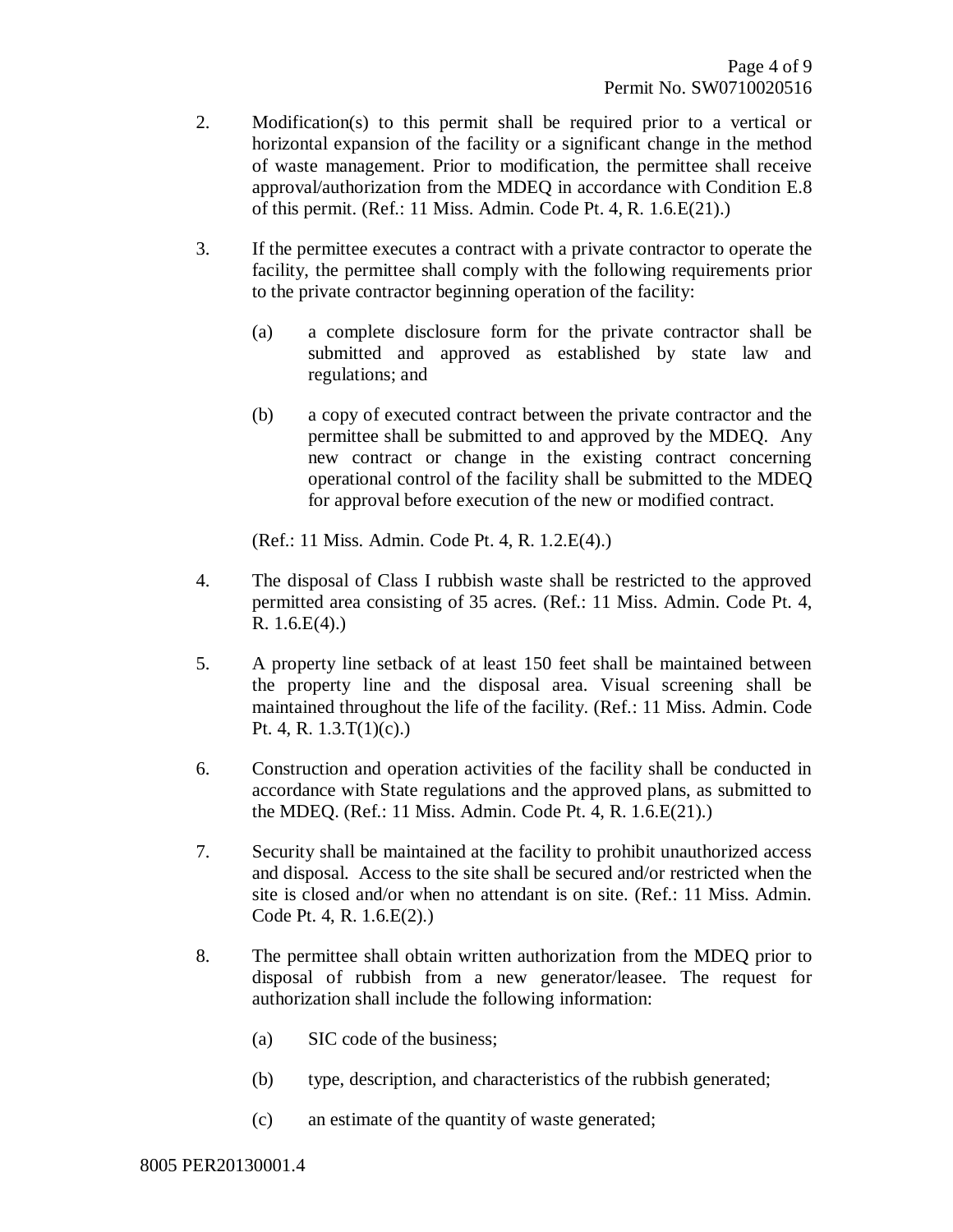- (d) the number of units the business will lease; and
- (e) the term of the lease.

(Ref.: 11 Miss. Admin. Code Pt. 4, R. 1.6.E(21).)

- 9. The permittee shall notify the MDEQ in writing upon cancellation or termination of any leasee's right to utilize Belmont Homes Landfill, Inc.'s Class I rubbish site. (Ref.: 11 Miss. Admin. Code Pt. 4, R. 1.6.E(21).)
- 10. Unless otherwise approved by the local solid waste management plan and the MDEQ, the permittee shall only accept rubbish wastes from Tiffin Motor Homes, Inc., Red Bay, Alabama (manufacturer of motor homes), Tiffin Motor Homes, Inc., Belmont, Mississippi (manufacturer of motor homes), Baymont, Inc., Golden, Mississippi (manufacturer of fiberglass products), L and L Wood, Belmont, Mississippi (manufacturer of wood products), and Waterway, Inc. (a subsidiary of Tiffin Motorhomes, Inc.), Iuka, Mississippi (manufacturer of fiberglass products).

(Ref.: 11 Miss. Admin. Code Pt. 4, R. 1.6.E(21).)

- 11. Vehicles entering the facility shall be operated and maintained to prevent the loss of liquids or solid waste material. (Ref.: 11 Miss. Admin. Code Pt. 4, R. 1.6.E(21).)
- 12. Disposal of waste shall be limited to the following types of wastes:
	- (a) natural vegetation, such as tree limbs, stumps, and leaves;
	- (b) brick, mortar, concrete, stone, and asphalt;
	- (c) construction and demolition debris, such as wood and metal, etc.;
	- (d) cardboard boxes;
	- (e) furniture;
	- (f) plastic, glass, crockery, and metal, excluding containers;
	- (g) sawdust, wood shavings, and wood chips;
	- (h) appliances that have had the motor removed, excluding refrigerators and air conditioners;
	- (i) other similar wastes specifically approved by the MDEQ or identified within this permit.

(Ref.: 11 Miss. Admin. Code Pt. 4, R. 1.6.B.)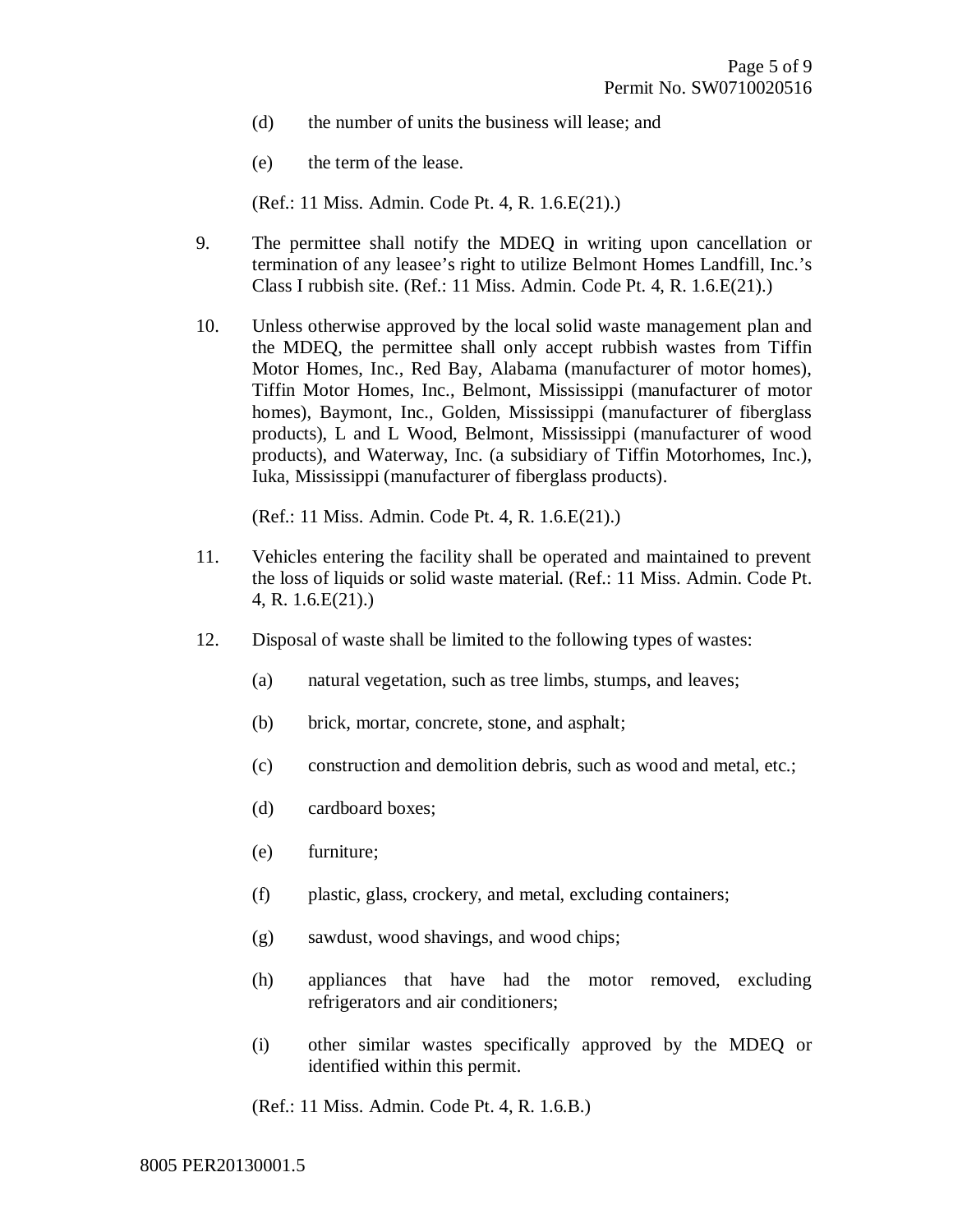- 13. Unless specifically listed in Condition E.12 of this permit, industrial solid wastes or wastes possessing characteristics other than those ascribed to Class I rubbish wastes shall be specifically approved by the MDEQ prior to acceptance at this facility. (Ref.: 11 Miss. Admin. Code Pt. 4, R.  $1.6.E(21).$
- 14. The following types of wastes shall be prohibited from disposal at this facility:
	- (a) any acceptable waste that has been contaminated by a pollutant, such as a food or chemical, unless it can be demonstrated to the satisfaction of the MDEQ that such waste has no adverse impact on the environment or human health;
	- (b) electronic wastes;
	- (c) household garbage and other food or drink wastes;
	- (d) liquids, sludges, and contaminated solids;
	- (e) paint, paint buckets, oil containers, and chemical containers;
	- (f) engines, motors, whole tires, and all types of batteries;
	- (g) toxic or hazardous wastes;
	- (h) regulated asbestos or asbestos containing materials;
	- (i) medical wastes;
	- (j) fabric, paper, refrigerators, air conditioners, cut or shredded tires, and any metal, glass, plastic or paper container, unless specifically approved by the MDEQ. The MDEQ shall consider the characteristics of the wastes, the operating plan on the facility, and other site specific conditions in determining the acceptability of any such waste; and
	- (k) other wastes that are specifically determined by the MDEQ to have an adverse impact on the environment and human health.

(Ref.: 11 Miss. Admin. Code Pt. 4, R. 1.6.D.)

- 15. Disposal area boundaries shall be clearly marked and maintained throughout the life of the facility. Placement of the permanent boundary markers shall comply with the following:
	- (a) the markers shall be at least three (3) feet in height;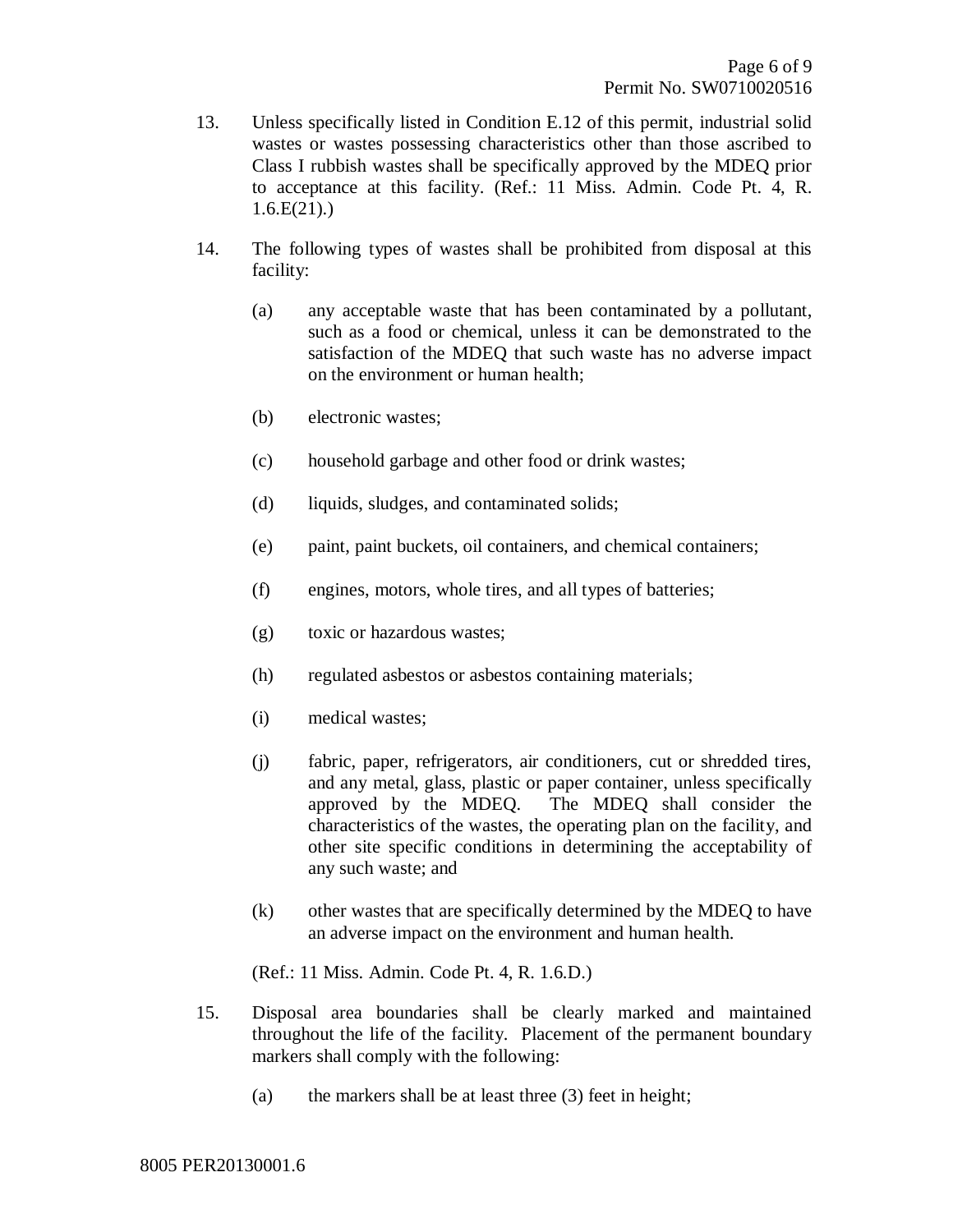- (b) the markers shall be constructed of concrete posts, metal pipes, weather treated wood posts, metal fence posts or other marker materials as approved by the MDEQ;
- (c) the markers shall be at least two (2) inches in diameter, with the exception of the metal fence posts and shall be placed in the ground at sufficient depth to facilitate permanence;
- (d) marker locations shall be located by a professional surveyor, registered with the State of Mississippi, and the certified survey indicating the locations and GPS coordinates of the permanent markers, with a cover letter, shall be submitted to the MDEQ;
- (e) the permittee shall inspect the boundary markers monthly and repair or replace markers that have been damaged or inadvertently removed from the disposal boundary. Boundary marker replacement shall comply with Condition E.15(d) of this permit; and
- (f) the permittee shall provide written notification to the MDEQ indicating completion of marker installation within five (5) working days of marker installation.

(Ref.: 11 Miss. Admin. Code Pt. 4, R. 1.6.E(4).)

- 16. Prior to the unloading and disposal of each waste load, the facility operator or a designated trained spotter shall visually inspect each waste load and remove any unauthorized wastes from the load. Incoming waste loads that contain significant amounts of unauthorized wastes shall be refused disposal at the facility. Incidental amounts of unauthorized wastes identified after waste unloading shall be immediately removed from the disposal area. All unauthorized wastes removed from incoming loads and/or the disposal area shall be collected and properly disposed at an authorized disposal facility. (Ref.: 11 Miss. Admin. Code Pt. 4, R.  $1.6.E(5)$ .
- 17. Wastes enclosed within bags or cardboard boxes shall be subject to random inspections to prevent the disposal of unauthorized wastes within the approved disposal area. (Ref.: 11 Miss. Admin. Code Pt. 4, R.  $1.6.E(21)$ .
- 18. Unloading and disposal of solid wastes at this facility shall be controlled by the facility operator and shall be confined to as small an area as practical. (Ref.: 11 Miss. Admin. Code Pt. 4, R. 1.6.E(14).)
- 19. A periodic earthen cover or alternate cover shall be applied every two weeks to the wastes as specified in the approved plan of operation for this facility. Any alternate cover utilized at this facility shall be approved by the MDEQ prior to implementation of the alternate cover. The MDEQ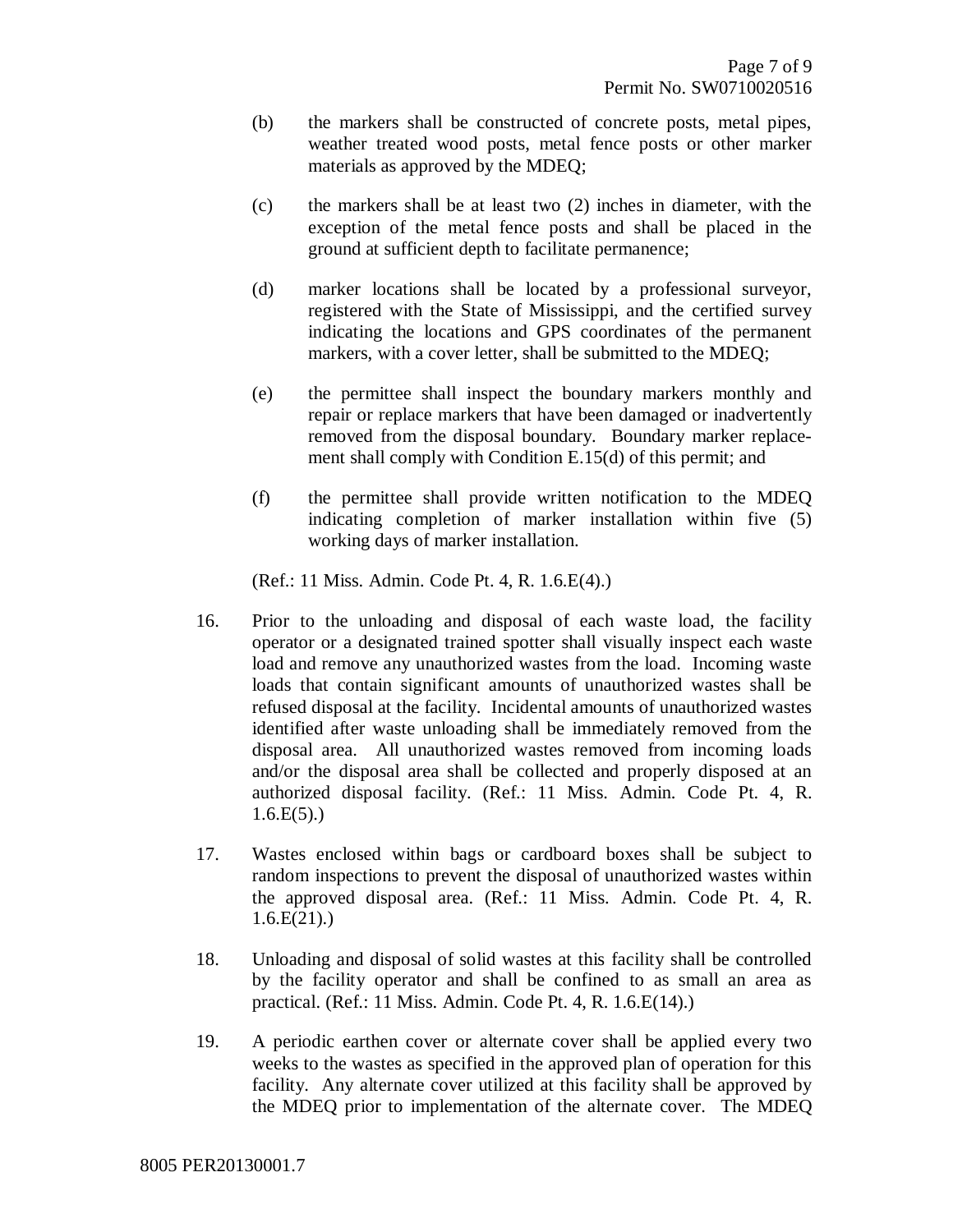may alter or modify the frequency of cover depending upon the amount and/or type of wastes received at the facility and any other conditions at the facility that may warrant such action. (Ref.: 11 Miss. Admin. Code Pt. 4, R. 1.6.E(7).)

- 20. The operation of the facility shall be conducted in a manner that minimizes windblown litter and prevents vector attraction. Windblown and scattered litter and/or debris within the buffer zones, facility operations areas, and access roads shall be collected at the end of every operating day and returned to the active disposal area for proper disposal. (Ref.: 11 Miss. Admin. Code Pt. 4, R. 1.6.E(9).)
- 21. The permittee shall implement all necessary fire prevention measures as outlined in the approved plan of operation. (Ref.: 11 Miss. Admin. Code Pt. 4, R. 1.6.E(11).)
- 22. Open burning of solid waste shall be prohibited. In the event of an accidental fire, the operator shall implement necessary steps to extinguish the fire and notify the MDEQ within 24 hours. (Ref.: 11 Miss. Admin. Code Pt. 4, R. 1.6.E(10).)
- 23. Open burning of land clearing debris generated on site of the facility shall be allowed pending compliance with the following:
	- (a) land clearing debris to be burned shall be staged at least 100 yards from active or filled portions of the disposal area;
	- (b) burning operations shall be conducted in compliance with 11 Miss. Admin. Code Pt. 2, R. 1.3.G., Air Emission Regulations for the Prevention, Abatement, and Control of Air Contaminants;
	- (c) burning operations shall be conducted in compliance with all applicable local laws, ordinances, and/or regulations.

(Ref.: 11 Miss. Admin. Code Pt. 4, R. 1.6.E(10).)

- 24. Solid wastes shall not be disposed in standing water, in any waters of the state, nor in any manner that may result in the wash-out of wastes. Furthermore, the site shall be developed and contoured to direct storm water run-off away from the active disposal area and to prevent water from collecting within any filled portion of the disposal area. (Ref.: 11 Miss. Admin. Code Pt. 4, R. 1.6.E(12).)
- 25. The permittee shall operate this facility in compliance with all applicable requirements of the U.S. Army Corps of Engineers, the U.S. Fish and Wildlife Service, and the Mississippi Department of Archives and History. (Ref.: 11 Miss. Admin. Code Pt. 4, R. 1.3.D., P., and Q.)